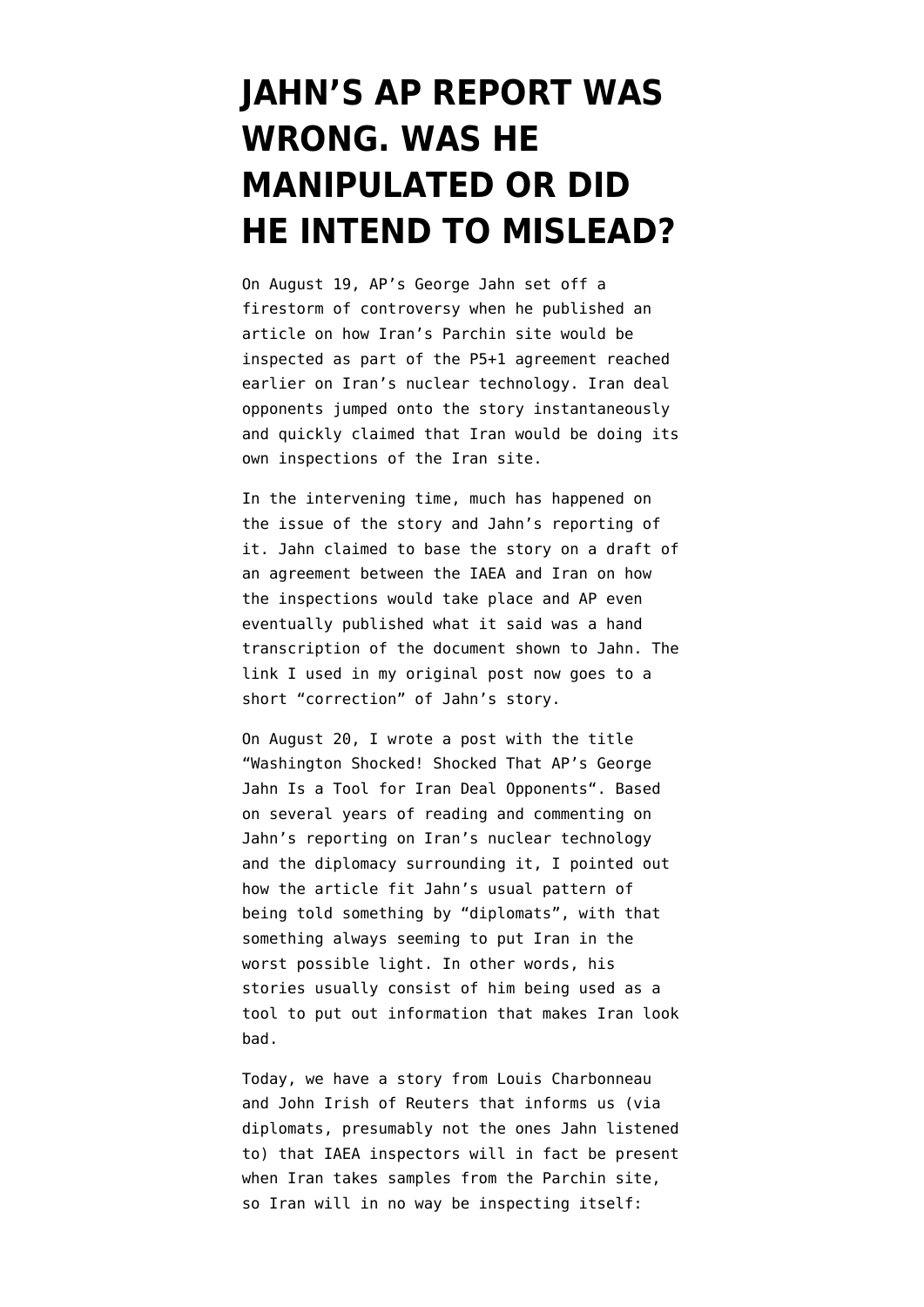United Nations inspectors will be present with Iranian technicians as they take samples from a key military site, two Western diplomats said, undercutting an objection by U.S. Republicans to the nuclear deal between Iran and world powers.

## Irish and Charbonneau waste little time in pointing out that Jahn was wrong:

An August report by the Associated Press, in its original version, said the agreement on Parchin suggested that IAEA inspectors would be barred from the site and would have to rely on information and environmental samples provided by Iranian technicians. The AP later published what it said was the text of an early draft of the agreement that remains unconfirmed.

The report was seized on by Republicans in the U.S. Congress as proof that President Barack Obama's administration gave in to Iran on the sensitive issue of inspections to check on Tehran's suspected ambition to build a nuclear bomb.

Iran says its nuclear programme is entirely peaceful.

IAEA chief Yukiya Amano rejected the report as "a misrepresentation", though he declined to provide details of what some Republicans described as a "secret side deal" between Iran and the IAEA on Parchin. Amano said on Aug. 20 that the arrangements with Iran were technically sound.

If we want to go as far as we can to see how Jahn could have been acting in good faith, it is worthwhile to concentrate on the fact that he said from the start that the document he was shown was an early draft of the agreement